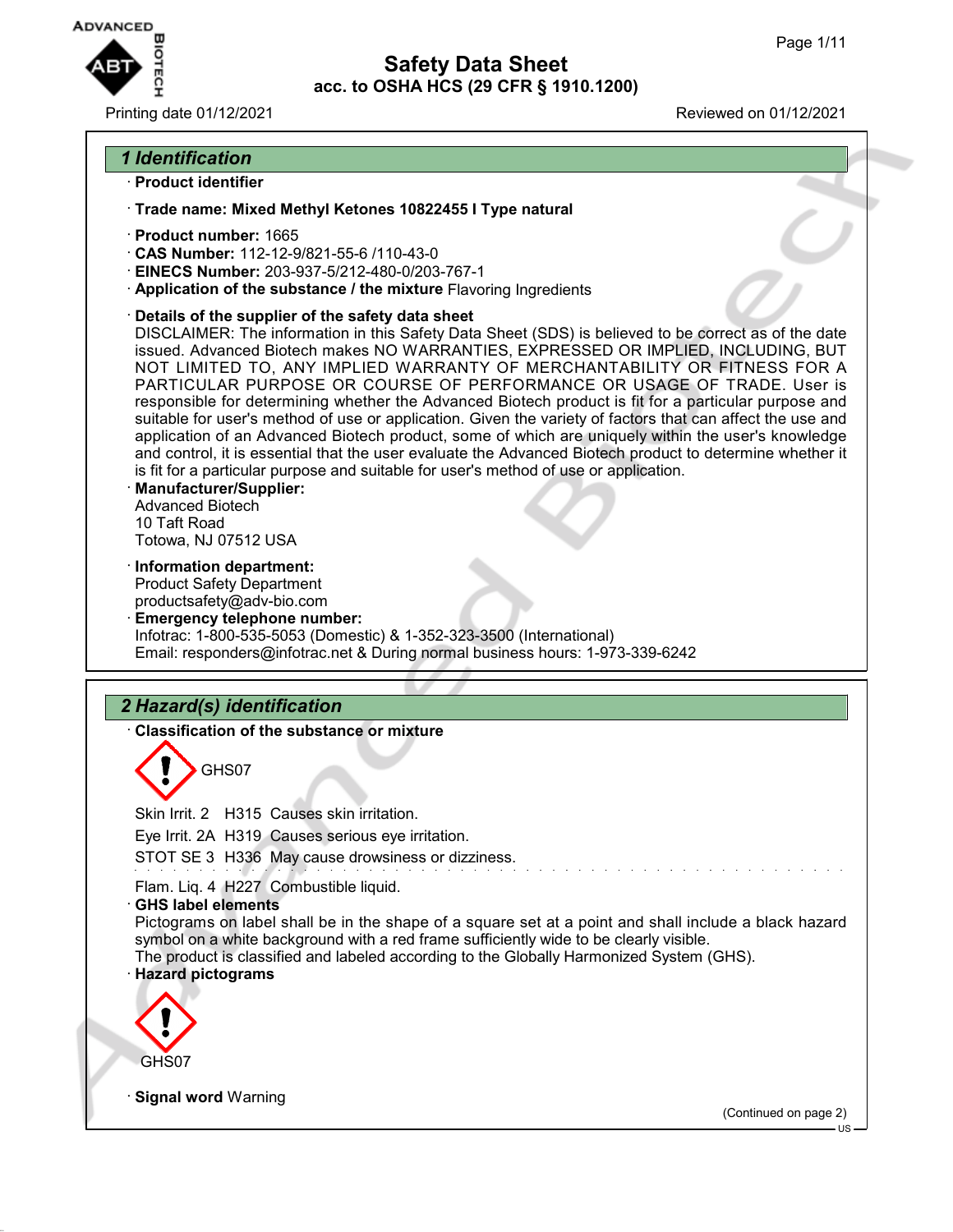

|                            | (Continuation of page 1)                                                                              |
|----------------------------|-------------------------------------------------------------------------------------------------------|
|                            | · Hazard-determining components of labeling:                                                          |
| Heptan-2-one               |                                                                                                       |
| · Hazard statements        |                                                                                                       |
|                            | H227 Combustible liquid.                                                                              |
|                            | H315 Causes skin irritation.                                                                          |
|                            | H319 Causes serious eye irritation.                                                                   |
|                            | H336 May cause drowsiness or dizziness.                                                               |
|                            | <b>Precautionary statements</b>                                                                       |
| P210                       | Keep away from heat/sparks/open flames/hot surfaces. - No smoking.                                    |
| P261                       | Avoid breathing dust/fume/gas/mist/vapors/spray                                                       |
| P280                       | Wear protective gloves/protective clothing/eye protection/face protection.                            |
|                            | P305+P351+P338 If in eyes: Rinse cautiously with water for several minutes. Remove contact lenses, if |
|                            | present and easy to do. Continue rinsing.                                                             |
| P405                       | Store locked up.                                                                                      |
| P501                       | Dispose of contents/container in accordance with local/regional/national/international                |
|                            | regulations.                                                                                          |
| · Classification system:   | NFPA ratings (scale 0 - 4)                                                                            |
|                            |                                                                                                       |
|                            | Health $= 2$                                                                                          |
|                            | $Fire = 2$                                                                                            |
|                            | Reactivity = $0$                                                                                      |
|                            |                                                                                                       |
|                            | HMIS-ratings (scale 0 - 4)                                                                            |
| <b>HEALTH</b><br> 2        | Health = $2$                                                                                          |
| $\boxed{2}$<br><b>FIRE</b> | $Fire = 2$                                                                                            |
|                            | Reactivity = $0$                                                                                      |
| REACTIVITY <sup>0</sup>    |                                                                                                       |
| <b>Other hazards</b>       |                                                                                                       |
|                            | · Results of PBT and vPvB assessment                                                                  |
| · PBT: Not applicable.     |                                                                                                       |
| · vPvB: Not applicable.    |                                                                                                       |
|                            |                                                                                                       |

· **Chemical characterization: Mixtures**

· **Description:** Mixture of the substances listed below with nonhazardous additions.

| · Dangerous components: |                                                                                                              |                 |
|-------------------------|--------------------------------------------------------------------------------------------------------------|-----------------|
| CAS: 821-55-6           | 2-Nonanone                                                                                                   | $>10 - 50\%$    |
|                         | EINECS: 212-480-0 (1) Skin Irrit. 2, H315; Eye Irrit. 2A, H319; Flam. Liq. 4, H227                           |                 |
| CAS: 110-43-0           | i Heptan-2-one                                                                                               | $>$ 20- $<$ 25% |
|                         | EINECS: 203-767-1 <b>.</b> Flam. Liq. 3, H226; 4 Acute Tox. 4, H302; Acute Tox. 4, H332;<br> STOT SE 3. H336 |                 |

# *4 First-aid measures*

- · **Description of first aid measures**
- · **General information:** Immediately remove any clothing soiled by the product.
- · **After inhalation:** Supply fresh air; consult doctor in case of complaints.
- · **After skin contact:** Immediately rinse with water.

(Continued on page 3)

US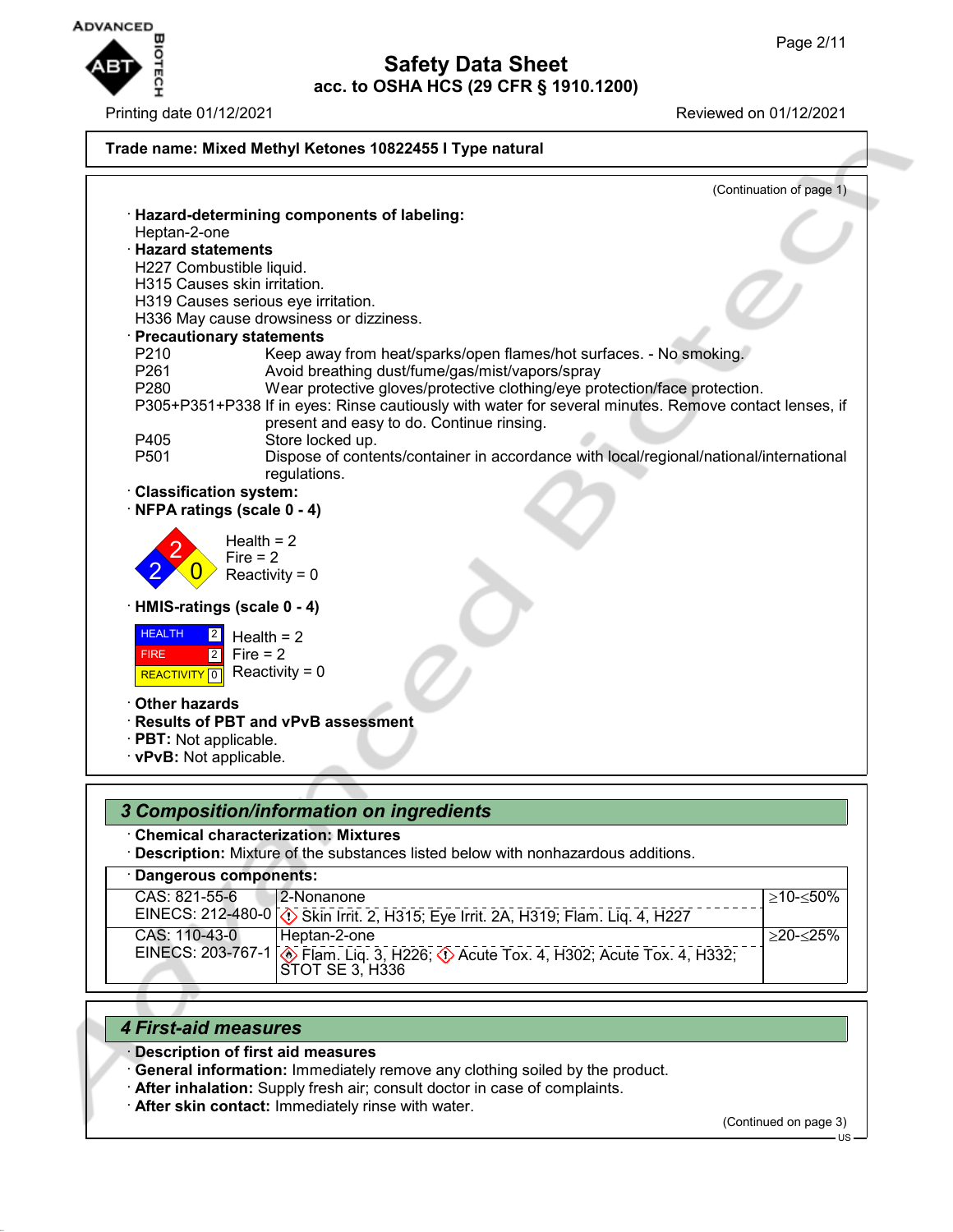

· **After eye contact:**

Printing date 01/12/2021 **Printing date 01/12/2021** 

## **Trade name: Mixed Methyl Ketones 10822455 I Type natural**

(Continuation of page 2)

- Rinse opened eye for several minutes under running water. If symptoms persist, consult a doctor.
- · **After swallowing:** If symptoms persist consult doctor.
- · **Information for doctor:**
- · **Most important symptoms and effects, both acute and delayed** No further relevant information available.
- · **Indication of any immediate medical attention and special treatment needed** No further relevant information available.

#### *5 Fire-fighting measures*

- · **Extinguishing media**
- · **Suitable extinguishing agents:**

CO2, extinguishing powder or water spray. Fight larger fires with water spray or alcohol resistant foam.

- · **Special hazards arising from the substance or mixture** No further relevant information available.
- · **Advice for firefighters**
- · **Protective equipment:** No special measures required.
- · **Additional information**

Cool endangered receptacles with water spray.

Collect contaminated fire fighting water separately. It must not enter the sewage system.

#### *6 Accidental release measures*

· **Personal precautions, protective equipment and emergency procedures**

Wear protective equipment. Keep unprotected persons away.

- · **Environmental precautions:** Do not allow to enter sewers/ surface or ground water.
- · **Methods and material for containment and cleaning up:**
- Absorb with liquid-binding material (sand, diatomite, acid binders, universal binders, sawdust). Dispose contaminated material as waste according to item 13.
- Ensure adequate ventilation.
- · **Reference to other sections**
- See Section 7 for information on safe handling.
- See Section 8 for information on personal protection equipment.
- See Section 13 for disposal information.
- · **Protective Action Criteria for Chemicals**

| $\cdot$ PAC-1:             |                            |                                                                 |
|----------------------------|----------------------------|-----------------------------------------------------------------|
|                            | CAS: 112-12-9 2-Undecanone | $0.91$ ppm                                                      |
| CAS: 821-55-6 2-Nonanone   |                            | $0.51$ ppm                                                      |
| CAS: 110-43-0 Heptan-2-one |                            | $150$ ppm                                                       |
| $·$ PAC-2:                 |                            |                                                                 |
|                            | CAS: 112-12-9 2-Undecanone | $10$ ppm                                                        |
| CAS: 821-55-6 2-Nonanone   |                            | 5.6 ppm                                                         |
| CAS: 110-43-0 Heptan-2-one |                            | $\overline{670}$ ppm                                            |
| $·$ PAC-3:                 |                            |                                                                 |
|                            | CAS: 112-12-9 2-Undecanone | $60$ ppm                                                        |
| CAS: 821-55-6 2-Nonanone   |                            | $34$ ppm                                                        |
|                            |                            | (Continued on page $\overline{4}$ )<br>$\overline{\phantom{a}}$ |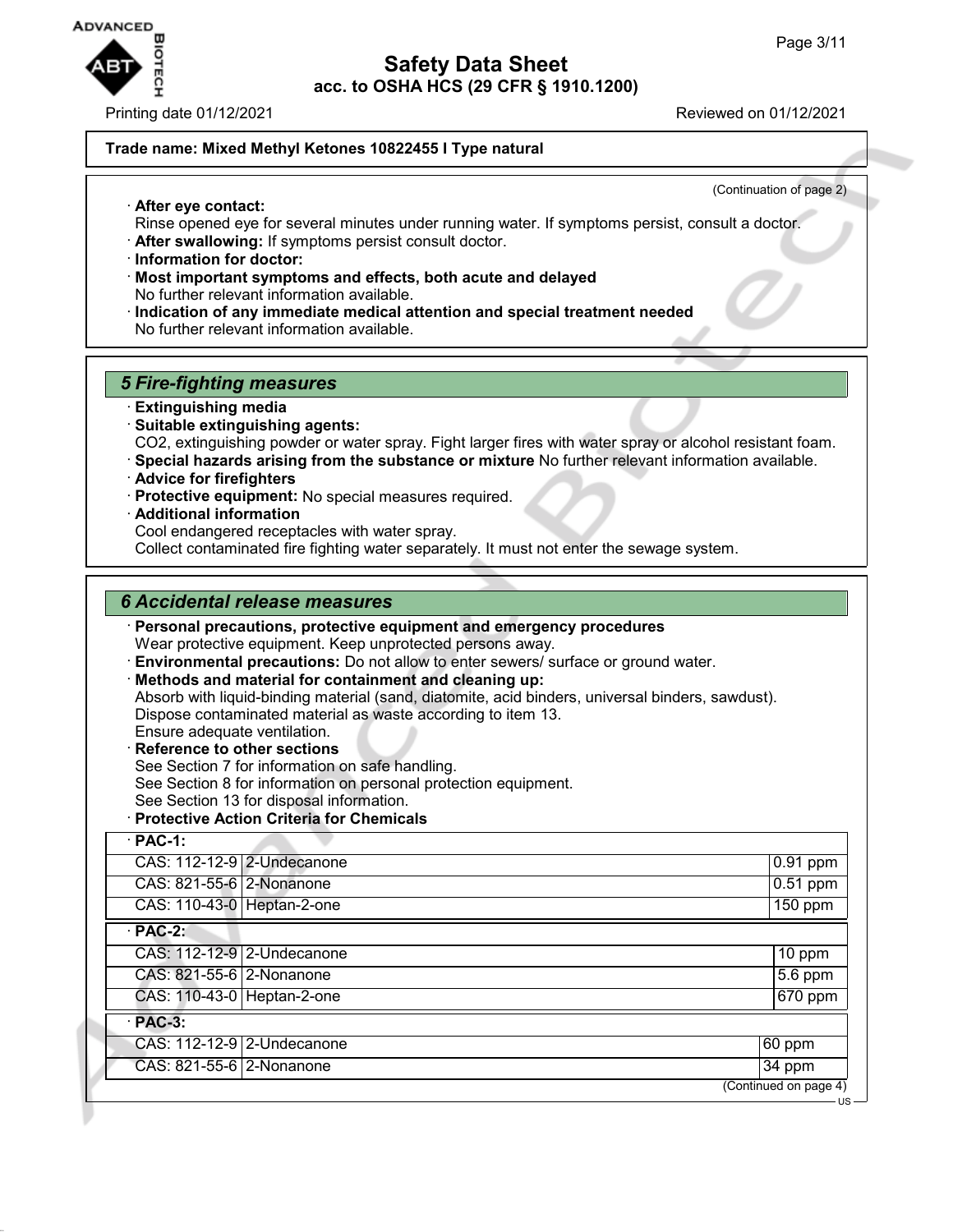

Printing date 01/12/2021 Reviewed on 01/12/2021

(Continuation of page 3)

#### **Trade name: Mixed Methyl Ketones 10822455 I Type natural**

 $CAS: 110-43-0$  Heptan-2-one

# *7 Handling and storage*

· **Handling:**

- · **Precautions for safe handling** Ensure good ventilation/exhaustion at the workplace. Prevent formation of aerosols.
- · **Information about protection against explosions and fires:** Keep ignition sources away - Do not smoke.
- · **Conditions for safe storage, including any incompatibilities**
- · **Storage:**
- · **Requirements to be met by storerooms and receptacles:** No special requirements.

Please refer to product specification for product storage requirements.

- · **Information about storage in one common storage facility:** Not required.
- · **Further information about storage conditions:** Keep receptacle tightly sealed.
- · **Specific end use(s)** No further relevant information available.

# *8 Exposure controls/personal protection*

· **Additional information about design of technical systems:** No further data; see item 7.

· **Control parameters**

- · **Components with limit values that require monitoring at the workplace:**
- The following constituent is the only constituent of the product which has a PEL, TLV or other recommended exposure limit.

At this time, the remaining constituent has no known exposure limits.

#### **CAS: 110-43-0 Heptan-2-one**

PEL Long-term value: 465 mg/m<sup>3</sup>, 100 ppm

- REL Long-term value: 465 mg/m<sup>3</sup>, 100 ppm
- TLV Long-term value:  $233$  mg/m<sup>3</sup>, 50 ppm

· **Additional information:** The lists that were valid during the creation were used as a basis.

- · **Exposure controls**
- · **Personal protective equipment:**
- · **General protective and hygienic measures:**

Keep away from foodstuffs, beverages and feed.

Immediately remove all soiled and contaminated clothing.

Wash hands before breaks and at the end of work.

Avoid contact with the eyes.

Avoid contact with the eyes and skin.

#### · **Breathing equipment:**

In case of brief exposure or low pollution use respiratory filter device. In case of intensive or longer exposure use respiratory protective device that is independent of circulating air.

(Continued on page 5)

US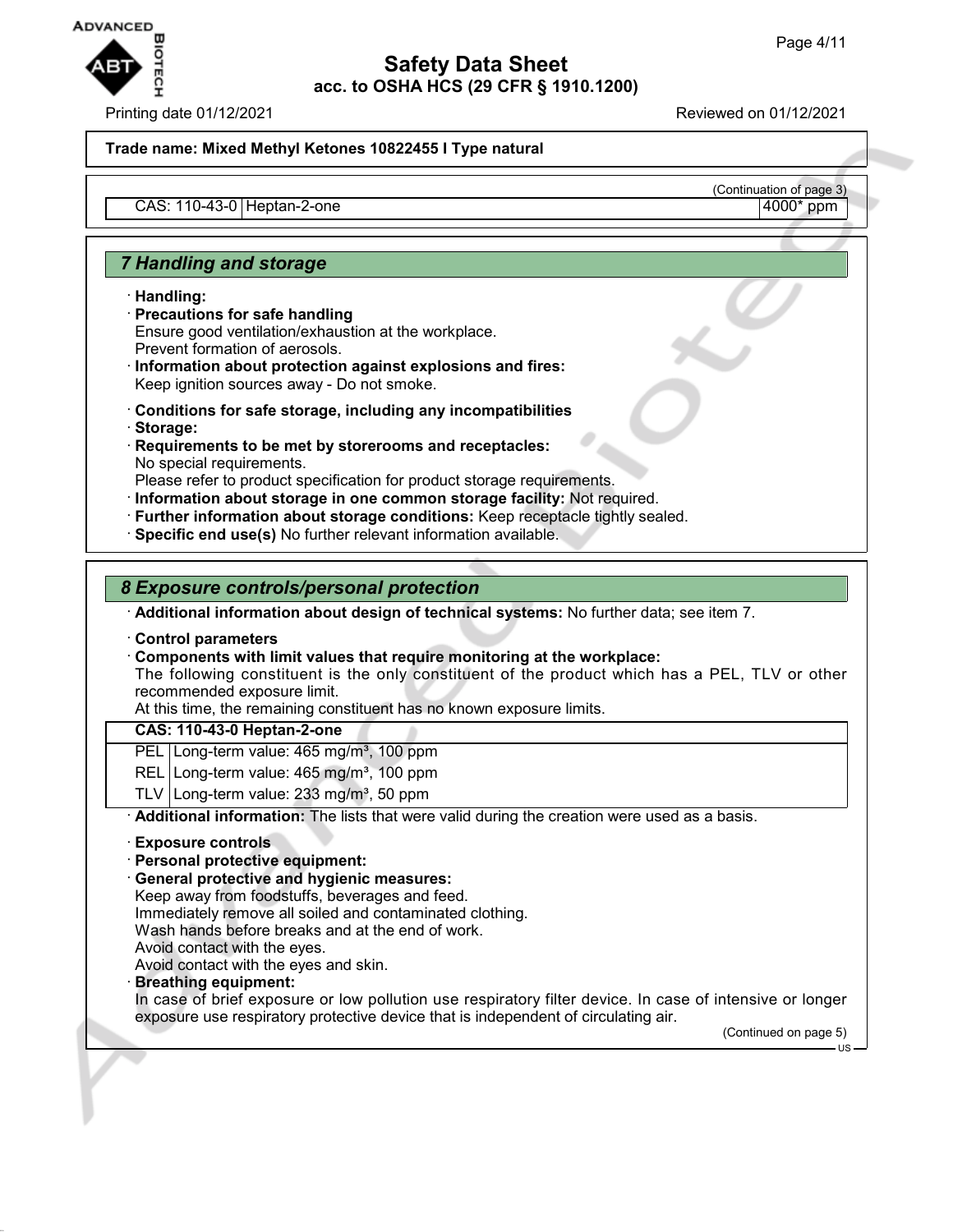

#### **Trade name: Mixed Methyl Ketones 10822455 I Type natural**

(Continuation of page 4)

#### · **Protection of hands:**



Protective gloves

The glove material has to be impermeable and resistant to the product/ the substance/ the preparation. Due to missing tests no recommendation to the glove material can be given for the product/ the preparation/ the chemical mixture.

Selection of the glove material should be based on consideration of the penetration times, rates of diffusion and the degradation

## · **Material of gloves**

The selection of the suitable gloves does not only depend on the material, but also on further marks of quality and varies from manufacturer to manufacturer. As the product is a preparation of several substances, the resistance of the glove material can not be calculated in advance and has therefore to be checked prior to the application.

#### · **Penetration time of glove material**

The exact break through time has to be determined by the manufacturer of the protective gloves and has to be observed.

#### · **Eye protection:**



Tightly sealed goggles

| Information on basic physical and chemical properties<br><b>General Information</b>               |                                                       |
|---------------------------------------------------------------------------------------------------|-------------------------------------------------------|
| · Appearance:                                                                                     |                                                       |
| Form:                                                                                             | Liquid                                                |
| Color:                                                                                            | According to product specification                    |
| · Odor:<br>Odor threshold:                                                                        | According to product specification<br>Not determined. |
|                                                                                                   |                                                       |
| · pH-value:                                                                                       | Not determined.                                       |
| Change in condition<br><b>Melting point/Melting range:</b><br><b>Boiling point/Boiling range:</b> | Undetermined.<br>Undetermined.                        |
| · Flash point:                                                                                    | 63.1 °C (145.6 °F)                                    |
| · Flammability (solid, gaseous):                                                                  | Not applicable.                                       |
| · Ignition temperature:                                                                           | 533 °C (991.4 °F)                                     |
| <b>Decomposition temperature:</b>                                                                 | Not determined.                                       |
| · Auto igniting:                                                                                  | Product is not selfigniting.                          |
| Danger of explosion:                                                                              | Not determined.                                       |
| <b>Explosion limits:</b>                                                                          |                                                       |
| Lower:                                                                                            | 1 Vol %                                               |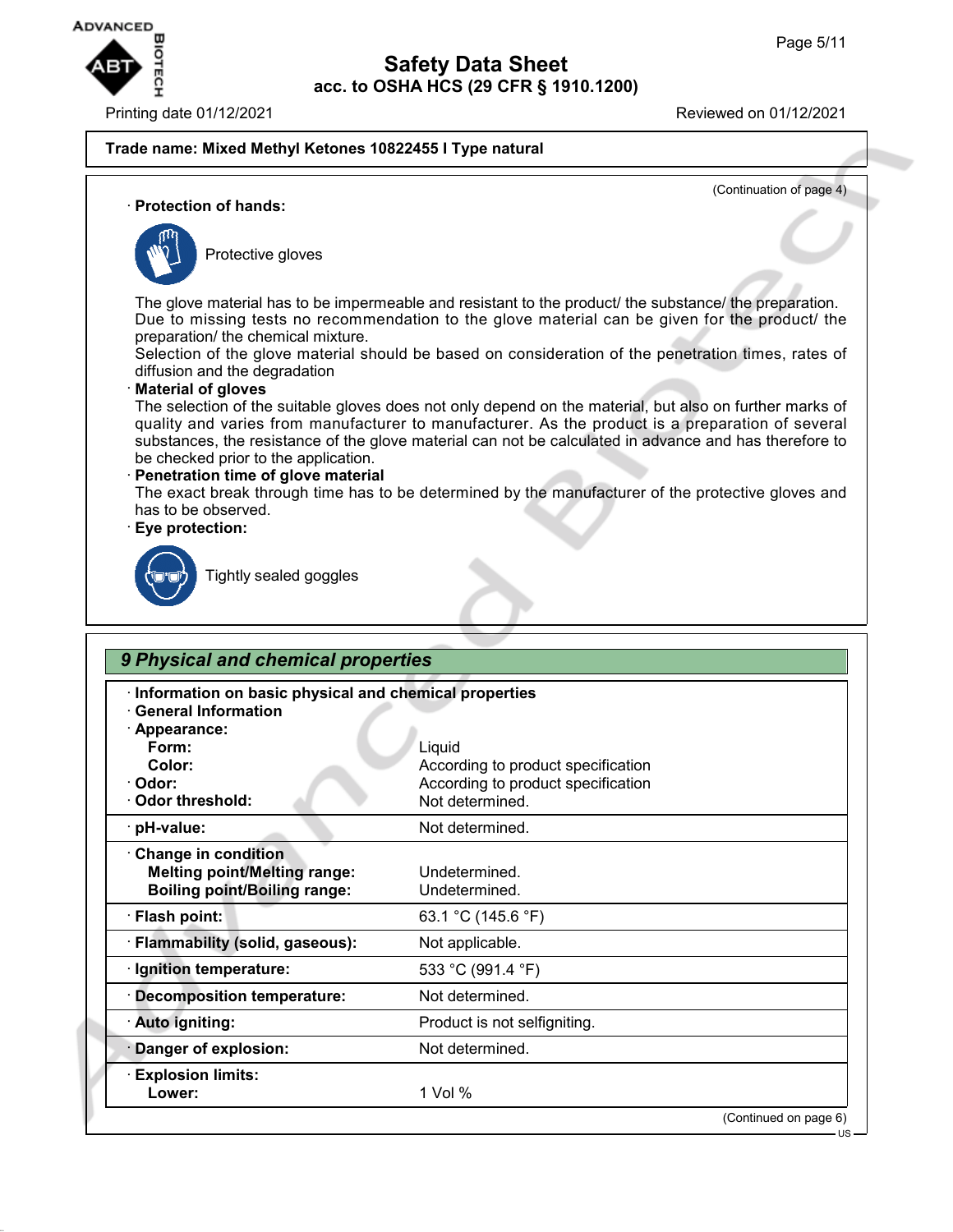

Printing date 01/12/2021 Reviewed on 01/12/2021

## **Trade name: Mixed Methyl Ketones 10822455 I Type natural**

|                                                            | (Continuation of page 5)                                |
|------------------------------------------------------------|---------------------------------------------------------|
| Upper:                                                     | 5.5 Vol %                                               |
| $\cdot$ Vapor pressure at 20 °C (68 °F):                   | 3.5 hPa (2.6 mm Hg)                                     |
| $\cdot$ Density at 20 °C (68 °F):                          | 0.826-0.837 g/cm <sup>3</sup> (6.89297-6.98477 lbs/gal) |
| · Specific Gravity                                         | $0.826 - 0.837$ @ 20 °C (33.5 - 33.5 @ 68 °F)           |
| · Relative density                                         | Not determined.                                         |
| · Vapor density                                            | Not determined.                                         |
| <b>Evaporation rate</b>                                    | Not determined.                                         |
| · Solubility in / Miscibility with                         |                                                         |
| Water:                                                     | Not miscible or difficult to mix.                       |
| · Partition coefficient (n-octanol/water): Not determined. |                                                         |
| · Viscosity:                                               |                                                         |
| Dynamic:                                                   | Not determined.                                         |
| Kinematic:                                                 | Not determined.                                         |
| · Solvent content:                                         |                                                         |
| <b>Organic solvents:</b>                                   | $10 - 20%$                                              |
| <b>VOC content:</b>                                        | $10 - 20 %$                                             |
|                                                            | 165.2-167.4 g/l / 1.38-1.4 lb/gal                       |
| Other information                                          | No further relevant information available.              |
|                                                            |                                                         |

# *10 Stability and reactivity*

· **Reactivity** No further relevant information available.

- · **Chemical stability**
- · **Thermal decomposition / conditions to be avoided:**
- No decomposition if used according to specifications.
- · **Possibility of hazardous reactions** No dangerous reactions known.
- · **Conditions to avoid** No further relevant information available.
- · **Incompatible materials:** No further relevant information available.
- · **Hazardous decomposition products:** No dangerous decomposition products known.

| · Acute toxicity: |                                 | · Information on toxicological effects                 |                       |
|-------------------|---------------------------------|--------------------------------------------------------|-----------------------|
|                   |                                 | · LD/LC50 values that are relevant for classification: |                       |
|                   |                                 | <b>ATE (Acute Toxicity Estimate)</b>                   |                       |
| Oral              | LD <sub>50</sub>                | 2867-5442 mg/kg                                        |                       |
|                   |                                 | Inhalative   LC50/4 h   55-110 mg/l (ATE)              |                       |
|                   |                                 | <b>CAS: 112-12-9 2-Undecanone</b>                      |                       |
| Oral              | LD50                            | 5000 mg/kg (rat)                                       |                       |
|                   | <b>CAS: 821-55-6 2-Nonanone</b> |                                                        |                       |
| Oral              | LD50                            | 3200 mg/kg (rat)                                       |                       |
| Dermal            | LD50                            | >5000 mg/kg (rabbit)                                   |                       |
|                   |                                 |                                                        | (Continued on page 7) |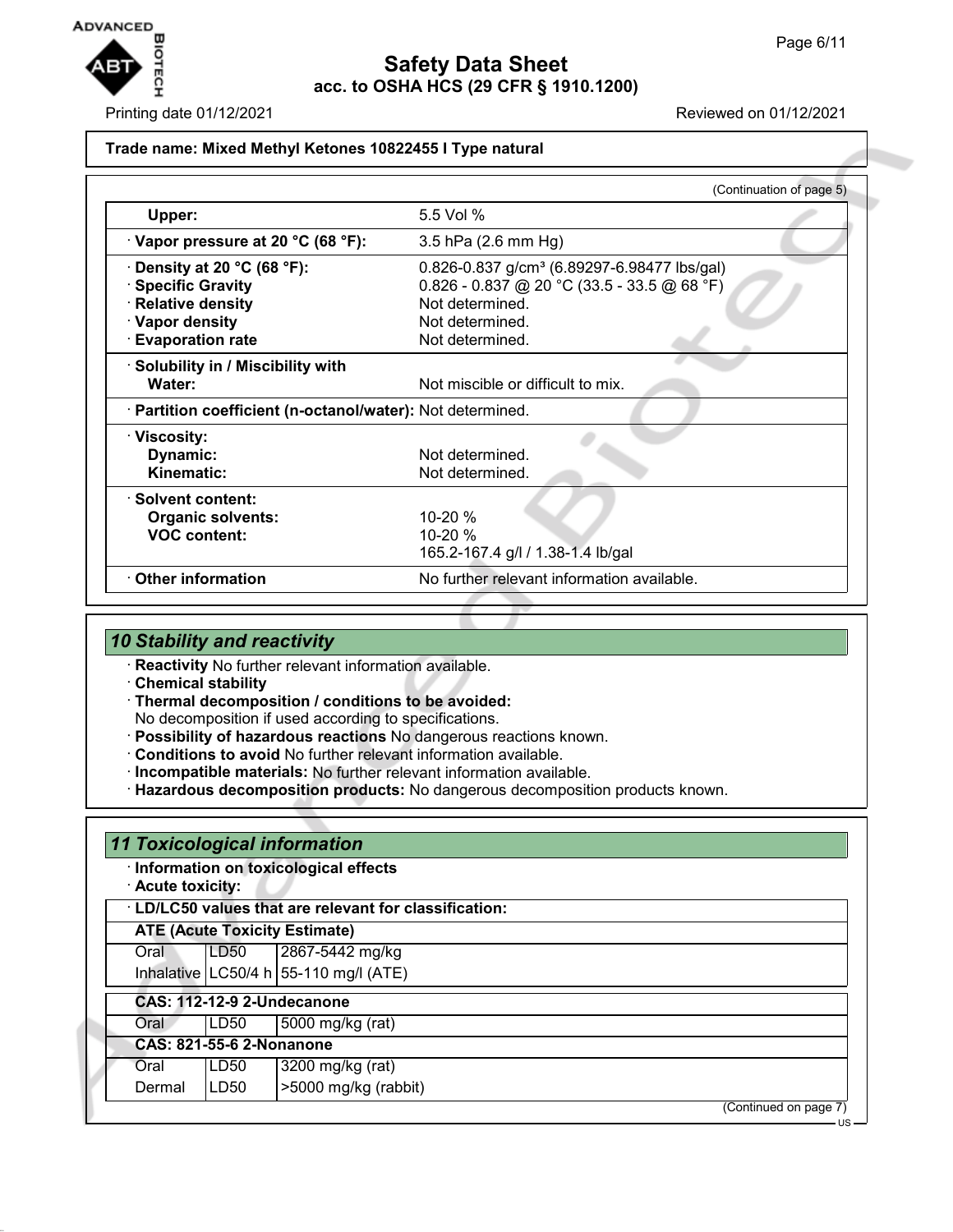

Printing date 01/12/2021 Reviewed on 01/12/2021

| Trade name: Mixed Methyl Ketones 10822455 I Type natural |      |                                                                                                  |  |
|----------------------------------------------------------|------|--------------------------------------------------------------------------------------------------|--|
|                                                          |      | (Continuation of page 6)                                                                         |  |
| <b>CAS: 110-43-0 Heptan-2-one</b>                        |      |                                                                                                  |  |
| Oral                                                     | LD50 | 1600 mg/kg (ATE)                                                                                 |  |
|                                                          |      | 1670 mg/kg (rat)                                                                                 |  |
| Dermal                                                   | LD50 | 12600 mg/kg (rabbit)                                                                             |  |
|                                                          |      | Inhalative   LC50/4 h   11 mg/l (ATE)                                                            |  |
| <b>Primary irritant effect:</b>                          |      |                                                                                                  |  |
| on the skin: No irritant effect.                         |      |                                                                                                  |  |
| on the eye: Irritating effect.                           |      |                                                                                                  |  |
|                                                          |      | Sensitization: No sensitizing effects known.<br>Additional toxicological information:            |  |
| preparations:<br>Irritant                                |      | The product shows the following dangers according to internally approved calculation methods for |  |
| <b>Carcinogenic categories</b>                           |      |                                                                                                  |  |
|                                                          |      | IARC (International Agency for Research on Cancer)                                               |  |
|                                                          |      | None of the ingredients is listed.                                                               |  |
|                                                          |      | <b>NTP (National Toxicology Program)</b>                                                         |  |
|                                                          |      | None of the ingredients is listed.                                                               |  |
|                                                          |      | <b>OSHA-Ca (Occupational Safety &amp; Health Administration)</b>                                 |  |
|                                                          |      | None of the ingredients is listed.                                                               |  |
|                                                          |      |                                                                                                  |  |

# *12 Ecological information*

- · **Toxicity**
- · **Aquatic toxicity:** No further relevant information available.
- · **Persistence and degradability** No further relevant information available.
- · **Behavior in environmental systems:**
- · **Bioaccumulative potential** No further relevant information available.
- · **Mobility in soil** No further relevant information available.
- · **Additional ecological information:**
- · **General notes:**
- Water hazard class 2 (Self-assessment): hazardous for water
- Do not allow product to reach ground water, water course or sewage system. Danger to drinking water if even small quantities leak into the ground.
- · **Results of PBT and vPvB assessment**
- · **PBT:** Not applicable.
- · **vPvB:** Not applicable.
- 
- · **Other adverse effects** No further relevant information available.

# *13 Disposal considerations*

- · **Waste treatment methods**
- · **Recommendation:**
- Must not be disposed of together with household garbage. Do not allow product to reach sewage system.

(Continued on page 8)

 $\overline{11}$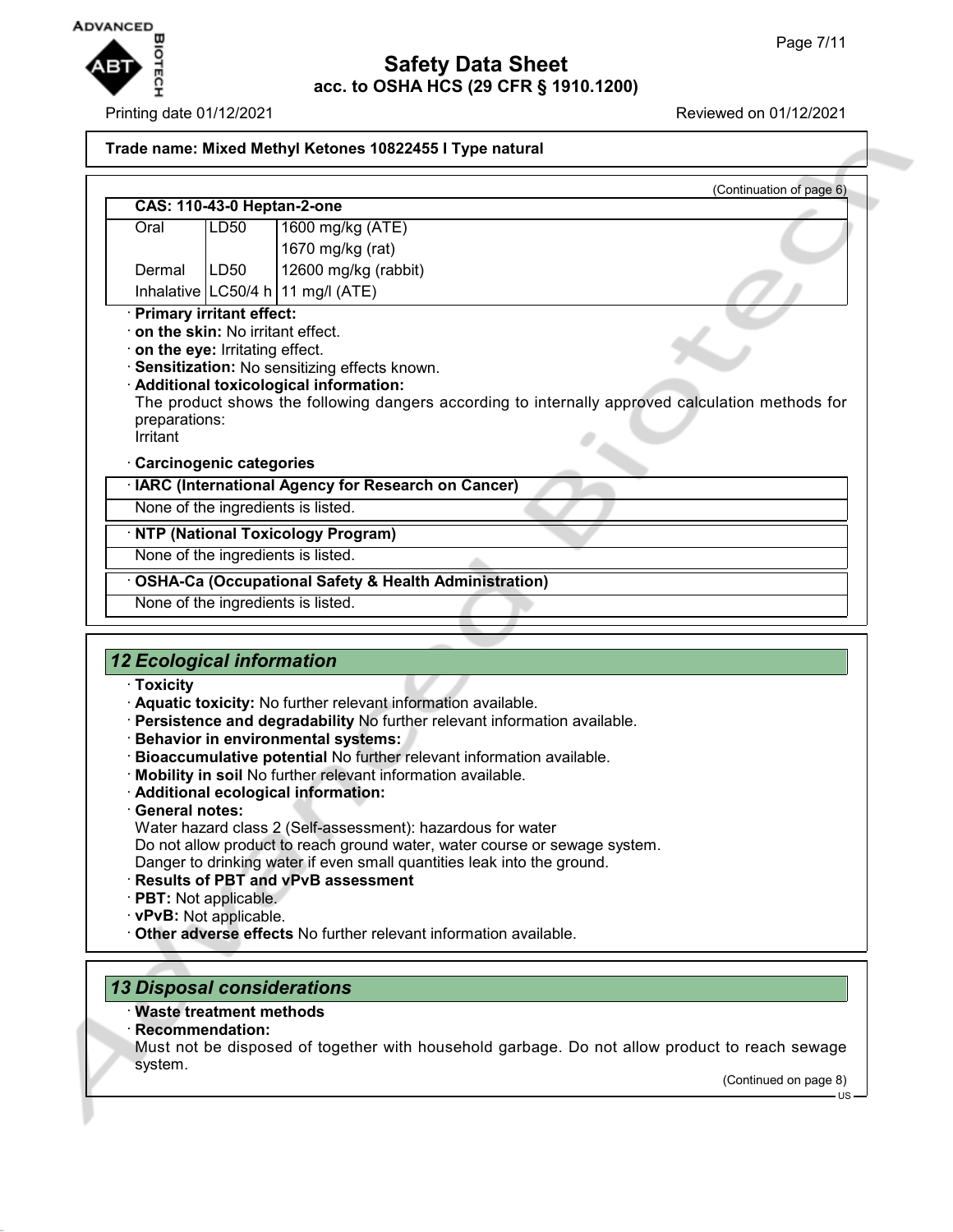# **Safety Data Sheet**

**acc. to OSHA HCS (29 CFR § 1910.1200)**

## Printing date 01/12/2021 **Reviewed on 01/12/2021**

## **Trade name: Mixed Methyl Ketones 10822455 I Type natural**

(Continuation of page 7)

· **Uncleaned packagings:**

· **Recommendation:** Disposal must be made according to official regulations.

| <b>14 Transport information</b>                                                                                    |                                                                                                                    |
|--------------------------------------------------------------------------------------------------------------------|--------------------------------------------------------------------------------------------------------------------|
| · UN-Number<br>$\cdot$ DOT<br>· IMDG, IATA                                                                         | Not Regulated<br><b>UN3082</b>                                                                                     |
| UN proper shipping name<br>$\cdot$ DOT<br>· IMDG                                                                   | Not Regulated<br>ENVIRONMENTALLY HAZARDOUS SUBSTANCE,<br>LIQUID, N.O.S. (2-Undecanone), MARINE<br><b>POLLUTANT</b> |
| $\cdot$ IATA                                                                                                       | ENVIRONMENTALLY HAZARDOUS SUBSTANCE,<br>LIQUID, N.O.S. (2-Undecanone)                                              |
| · Transport hazard class(es)                                                                                       |                                                                                                                    |
| $\cdot$ DOT<br>· Class                                                                                             | Not Regulated                                                                                                      |
| · IMDG, IATA                                                                                                       |                                                                                                                    |
|                                                                                                                    |                                                                                                                    |
| <b>Class</b><br>· Label                                                                                            | 9 Miscellaneous dangerous substances and articles<br>9                                                             |
| · Packing group<br>$\cdot$ DOT<br>· IMDG, IATA                                                                     | Not Regulated<br>Ш                                                                                                 |
| <b>Environmental hazards:</b><br>· Marine pollutant:<br><b>Special marking (ADR):</b><br>· Special marking (IATA): | Symbol (fish and tree)<br>Symbol (fish and tree)<br>Symbol (fish and tree)                                         |
| · Special precautions for user                                                                                     | Warning: Miscellaneous dangerous substances and                                                                    |
| · Hazard identification number (Kemler code): 90<br>· EMS Number:<br><b>Stowage Category</b>                       | articles<br>$F-A, S-F$<br>A                                                                                        |
| Transport in bulk according to Annex II of<br><b>MARPOL73/78 and the IBC Code</b>                                  | Not applicable.                                                                                                    |
| <b>Transport/Additional information:</b>                                                                           | Not dangerous according to the above specifications.                                                               |
| · IMDG<br>· Limited quantities (LQ)                                                                                | 5L                                                                                                                 |
|                                                                                                                    | (Continued on page 9)                                                                                              |

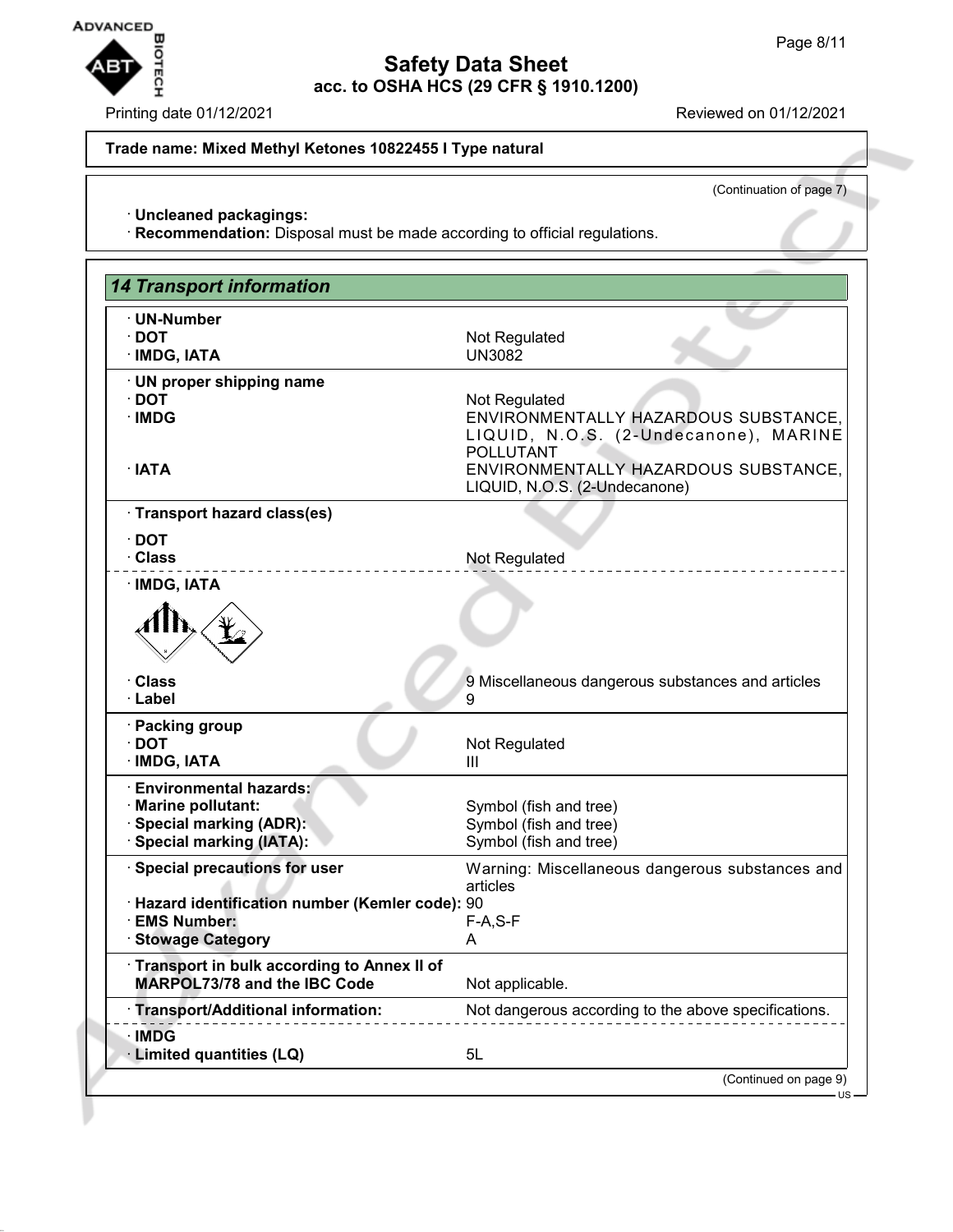

Printing date 01/12/2021 **Reviewed on 01/12/2021** 

## **Trade name: Mixed Methyl Ketones 10822455 I Type natural**

|                                 | (Continuation of page 8)                                                                                         |
|---------------------------------|------------------------------------------------------------------------------------------------------------------|
| <b>Excepted quantities (EQ)</b> | Code: E1<br>Maximum net quantity per inner packaging: 30 ml<br>Maximum net quantity per outer packaging: 1000 ml |
| UN "Model Regulation":          | UN 3082 ENVIRONMENTALLY HAZARDOUS<br>SUBSTANCE, LIQUID, N.O.S. (2-UNDECANONE), 9,<br>Ш                           |

#### *15 Regulatory information*

· **Safety, health and environmental regulations/legislation specific for the substance or mixture** · **Sara**

# · **Section 355 (extremely hazardous substances):**

None of the ingredients is listed.

· **Section 313 (Specific toxic chemical listings):**

None of the ingredients is listed.

· **TSCA (Toxic Substances Control Act):**

All components have the value ACTIVE.

· **Hazardous Air Pollutants**

None of the ingredients is listed.

· **Proposition 65**

· **Chemicals known to cause cancer:**

None of the ingredients is listed.

· **Chemicals known to cause reproductive toxicity for females:**

None of the ingredients is listed.

· **Chemicals known to cause reproductive toxicity for males:**

None of the ingredients is listed.

· **Chemicals known to cause developmental toxicity:**

None of the ingredients is listed.

# · **Carcinogenic categories**

· **EPA (Environmental Protection Agency)**

None of the ingredients is listed.

# · **TLV (Threshold Limit Value established by ACGIH)**

None of the ingredients is listed.

#### · **NIOSH-Ca (National Institute for Occupational Safety and Health)**

None of the ingredients is listed.

#### · **GHS label elements**

Pictograms on label shall be in the shape of a square set at a point and shall include a black hazard symbol on a white background with a red frame sufficiently wide to be clearly visible.

The product is classified and labeled according to the Globally Harmonized System (GHS).

(Continued on page 10)

US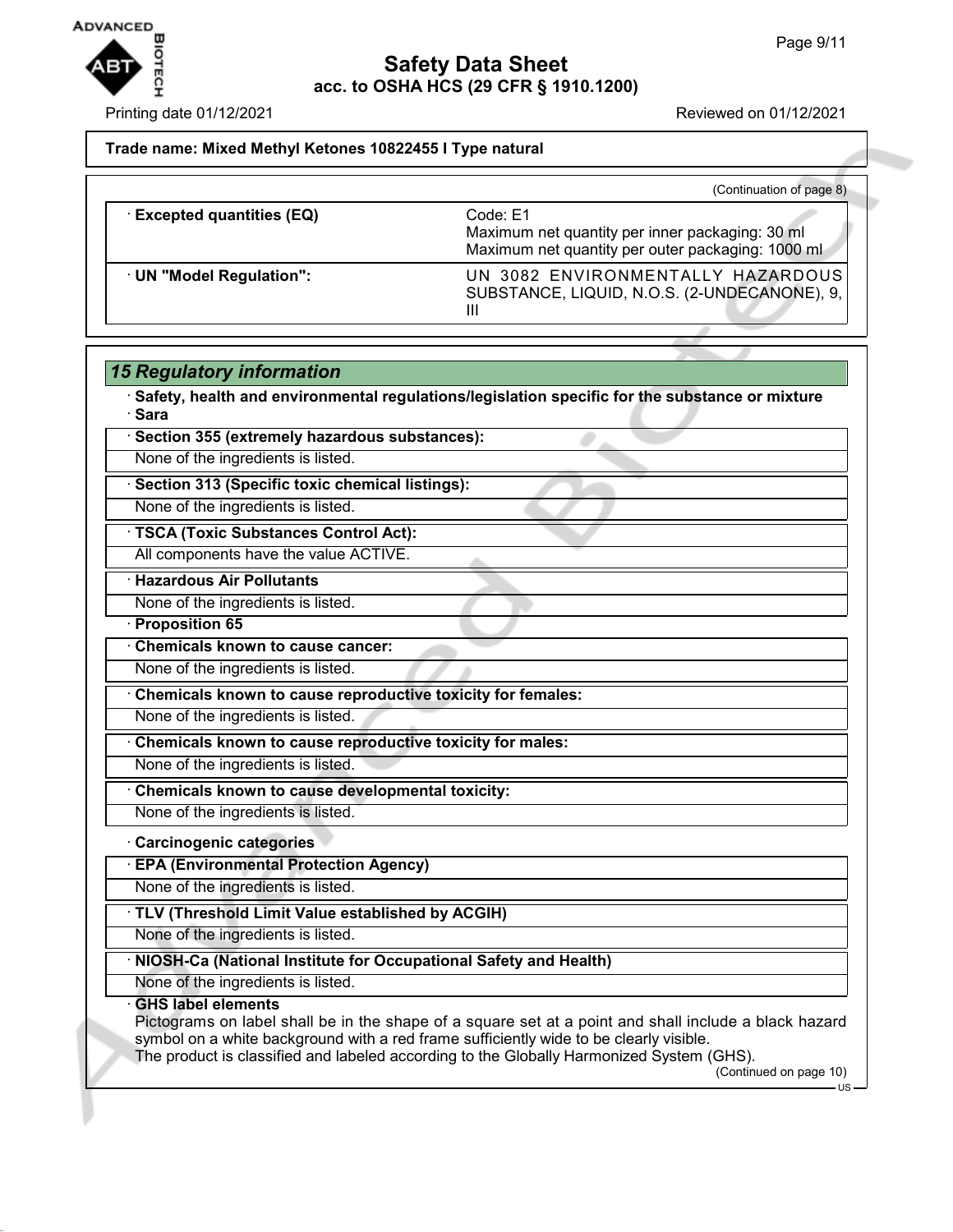

# Printing date 01/12/2021 Reviewed on 01/12/2021 **Trade name: Mixed Methyl Ketones 10822455 I Type natural** (Continuation of page 9) · **Hazard pictograms** GHS07 · **Signal word** Warning · **Hazard-determining components of labeling:** Heptan-2-one · **Hazard statements** H227 Combustible liquid. H315 Causes skin irritation. H319 Causes serious eye irritation. H336 May cause drowsiness or dizziness. · **Precautionary statements** P210 Keep away from heat/sparks/open flames/hot surfaces. - No smoking.<br>P261 Avoid breathing dust/fume/gas/mist/vapors/spray Avoid breathing dust/fume/gas/mist/vapors/spray P280 Wear protective gloves/protective clothing/eye protection/face protection. P305+P351+P338 If in eyes: Rinse cautiously with water for several minutes. Remove contact lenses, if present and easy to do. Continue rinsing. P405 Store locked up.<br>P501 Dispose of conte Dispose of contents/container in accordance with local/regional/national/international regulations. · **Chemical safety assessment:** A Chemical Safety Assessment has not been carried out.

# *16 Other information*

This information is based on our present knowledge. However, this shall not constitute a guarantee for any specific product features and shall not establish a legally valid contractual relationship.

- · **Relevant phrases**
- H226 Flammable liquid and vapor.
- H227 Combustible liquid.
- H302 Harmful if swallowed.
- H315 Causes skin irritation.
- H319 Causes serious eye irritation.
- H332 Harmful if inhaled.

H336 May cause drowsiness or dizziness.

- · **Department issuing SDS:** Product Safety Department
- · **Contact:**
- Product Safety Department
- productsafety@adv-bio.com
- · **Date of preparation / last revision** 01/12/2021 / -
- · **Abbreviations and acronyms:** ADR: Accord relatif au transport international des marchandises dangereuses par route (European Agreement Concerning the International Carriage of Dangerous Goods by Road) IMDG: International Maritime Code for Dangerous Goods DOT: US Department of Transportation IATA: International Air Transport Association ACGIH: American Conference of Governmental Industrial Hygienists EINECS: European Inventory of Existing Commercial Chemical Substances ELINCS: European List of Notified Chemical Substances CAS: Chemical Abstracts Service (division of the American Chemical Society)

(Continued on page 11)

US